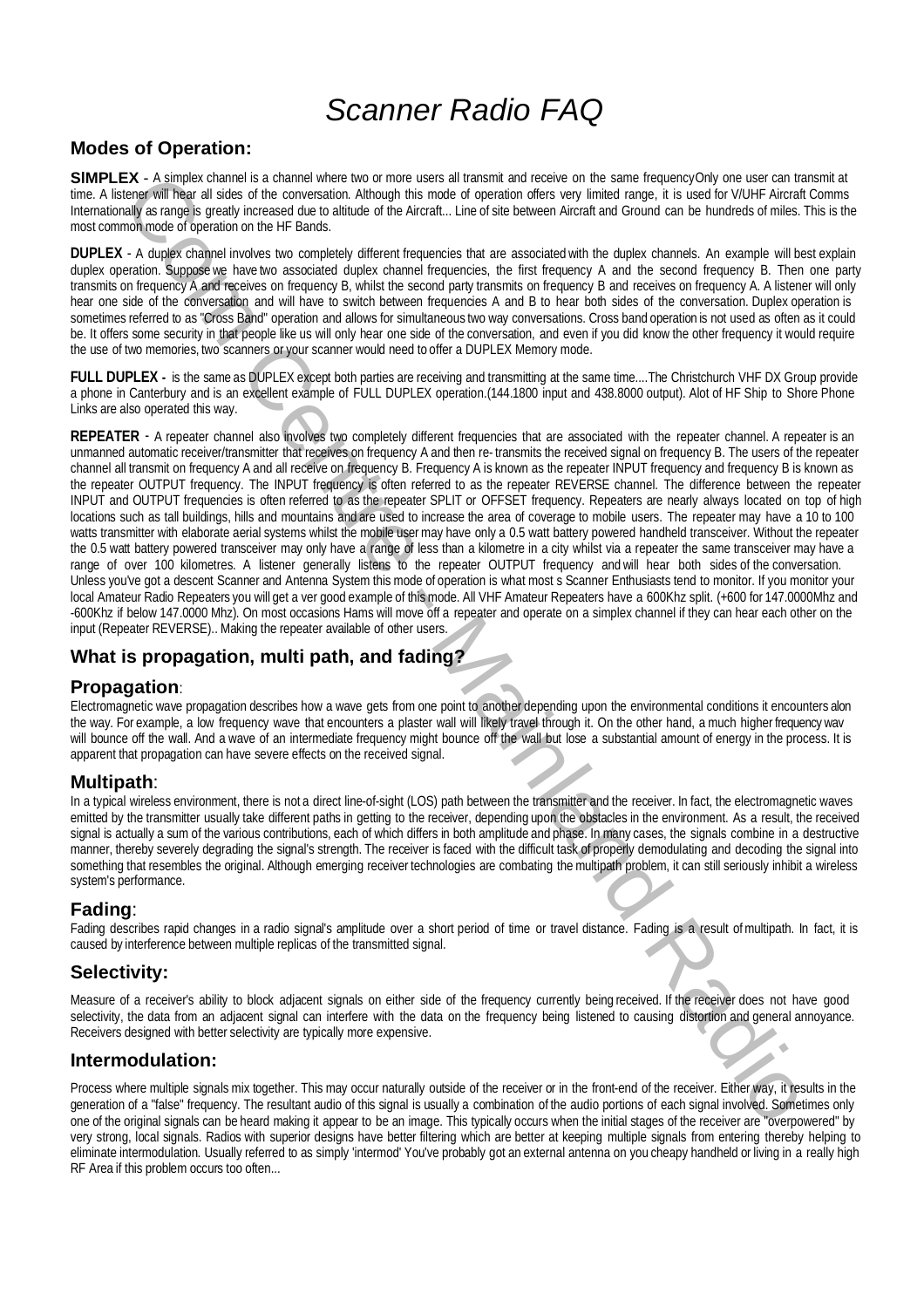Feature used to automatically store active frequencies into memory channels during a search operation. Effectively a search operation that, instead of stopping the search to hear the active transmission, simply stores the active transmission frequency in a memory channel and then continues with the search. Some radios have "smart" auto-store in that they won't store the same frequency multiple times. Radios with "dumb" auto-store simply write the active frequency to memory without regard to whether it has already been stored or not.

# **Alpha-tag:**

Feature allowing memory channels and other resources to be labelled with user-specified alpha-numeric text. Usually found on more costly models.

# **What is the difference between Search and Scan.?**

Your Scanner will have some sort of memory bank or banks frequency storage system. You will of entered frequencies of local user e.g.. Police, fire, Ambulance etc., or your local supplier may of installed some for you. Pressing Scan means your scanner will look at each individual Memorized Frequency and stop on any activity. Now Searching is what you do if you're trying to find a new Frequency. For example, if you were looking for the local Police Frequencies you would search between about 75.2750 Mhz and 76.6000 Mhz in steps of 12.5Khz. Some Scanners have 4 Plus pre-prommable search bands pre-installed, talk to your dealer!

# **What is Delay?**

It would be better called "Pause" because thats exactly what happens when your scanner stops on an active memory or search frequency but pauses(approx 2 Secs) after the received signal has stopped. Thus giving time for the other party to respond to what ever was happening on that particular frequency. Most Scanners offer a very simple pause/delay feature and the more sophisticated models offer a fully adjustable delay time.

### **What are steps?**

It is the frequency increment between adjacent channels, this is the band channel spacing. This is generally 12.5kHz or 25kHz for a majority of repeaters. Although there is some new bands with 6.25kHz spacing. The Cell Phone Band is 30kHz.

# **Frequency Offset:**

And there are one or two bands that are extra tricky because they start off with a 12.5kHz e.g. 418.0125kHz then increment in 25kHz, now you may be thinking "So what I'll just do it in 12.5kHz" and yes that will work but it'll take you twice as long to search the band. Fortunately not many bands in New Zealand require this feature, but it is available on some scanners and is usually called Frequency Offset..

# **The Frequency changes when I push enter!**

If your scanner is set for 25kHz steps and you try to enter something like 75.7125 it will change to 75.725 Mhz. You need to change your step to 12.5kHz. Unfortunately some scanners are not designed with New Zealand in mind and you just can't change steps. In some models the error is only 2.5Khz whic use to be near enough. New requirement for Commercial Repeaters mean that instead of the old + or minus 5kHz bandwidth they are now suppose to be or minus 2.5Khz. Meaning for us scanner buffs, near enough will not be good enough.

# **What is the "Anttenuator?**

Again this is something not offered on all scanners. In some situations it is an easy out for Scanner manufacturers when cutting costs on RF input filterin stages. However it does have it's uses. The Attentuator adds ?dB of signal reduction to the RF input stages of your scanner, to reduce possible effects of strong signal overloading due to connection to an external aerial or when the receiver is used in close proximity to strong transmissions. Remember Handheld Scanner was designed as a portable device and unless you're prepared to spend over \$800.00 on one, don't put a high gain outside aerial on it. Especially if you're living in a larger town with high RF. Yupiteru didn't make a mobile/base version(MVT8000) of there MVT7000 for nothing.

### **Noise Limiter?**

A noise limiter can help reduce the effects of noise spikes and pulses. e.g. Powerline Noise, Ignition Noise. More effective on HF and lower VHF Frequencies.

# **VFO Mode.**

This is a manual tuning mode. The term VFO historically means "Variable Frequency Oscillator" but today refers to a tunable data store which contai frequency, mode, attenuator etc. And infact most Ham Transceivers offer 2 VFO's and som Proffessional Scanning Receivers 2 or more selectable an tunable VFO's. Searching from one VFO Frequency to the other is a quick means of searching, without the need of re-programming a Search Memory.

# **What is Memory Mode?**

Auto-Store:<br>
New York Computer and the properties and new phonon and a state of the properties and the properties and the properties and the properties and the properties are also in the properties and the properties are a When in Memory mode, you would usually have a Memory Channel displayed with Mode and Memory Number. What you used for VFO tuning will now be used to manually view programmed memories. A Memory is a Frequency, Mode, etc that you have entered via the keypad or found by searching a certain band, and then saved into it's own memory for future monitoring and/or scanning. You might have 10 groups with 100 Memories positions allocated to it. For example you would store all your Marine Channels in Group1, Police in Group 2, Railways in Group 3, Aircraft in Group 4, Ham Radio in Group 5 and so on. In the case of AR8200 and AR8000 they use letters for Banks istead of Bank numbers.(eg. Bank A, Bank B etc)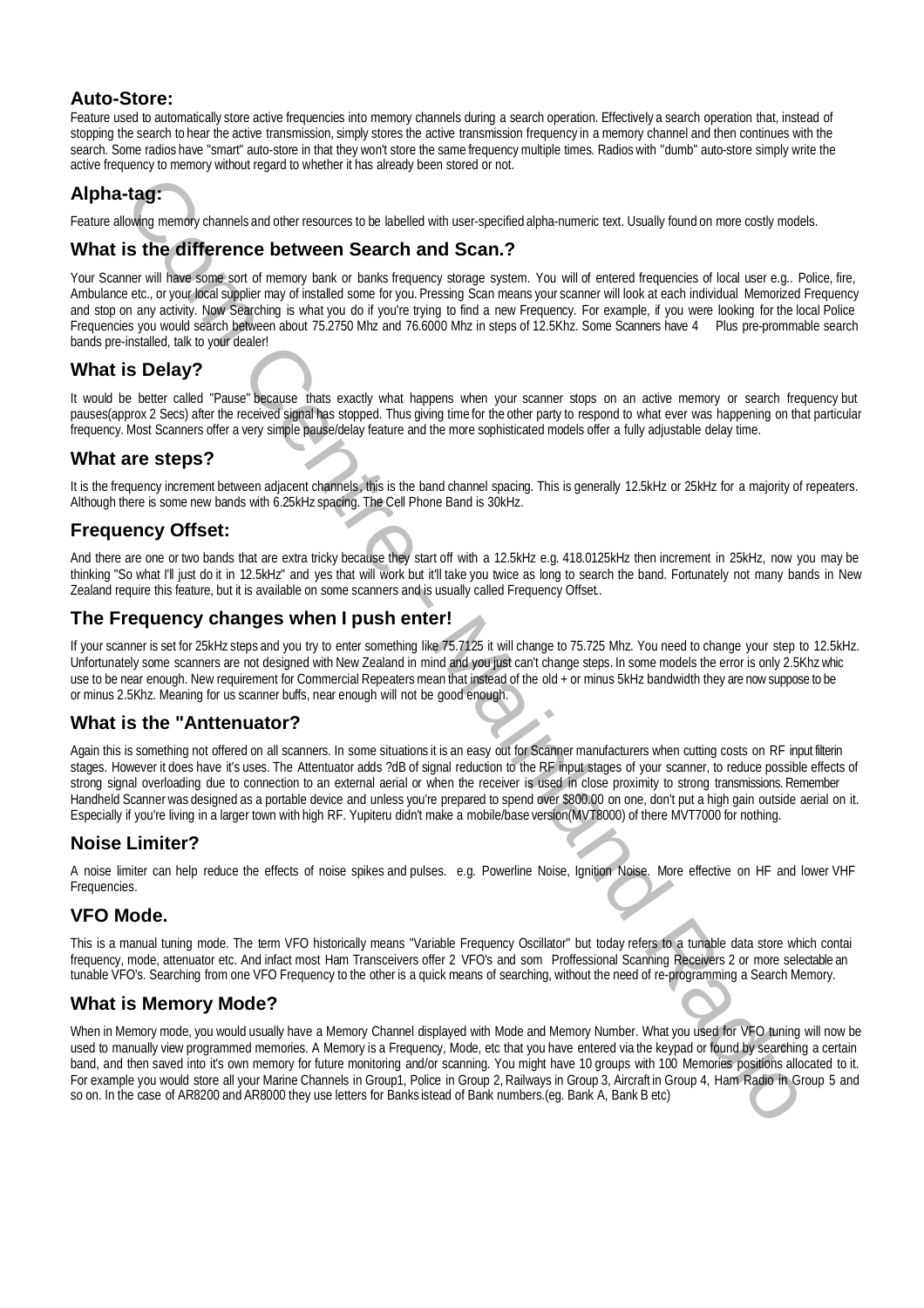Recharge able Batteries Nicad Batteries Nicad Batteries. Which was a state to consider the state of consideration of the state of the state of the state of the state of the state of the state of the state of the state of t Shortened form of Nickel-Cadmium. May also be seen as 'nicad' or 'ni-cd'. A rechargeable battery. Some scanners use a proprietary or custom battery pack from which they receive their power.Others can use regular AA rechargeable cells. Once depleted, they can not be used until they have been recharged. While the up-front cost is much more per cell, the ability to recharge the cell hundreds of times saves money in the long run. However, to see thes savings, the cells must be treated properly. Doing so will usually permit 300-500 recharge cycles depending on the battery. Careless use can easily lower this to 100-200 cycles. NiCds come in many flavors. There are basic cells which provide a minimun power rating of 600mAh and there are the high-capacity types which can provide 800 - 1100mAh. Unlike AA cells which have a long shelf life, ni-cads discharge rather rapidly (usually about 30-45 days) when left unused. Care must be taken to see that they do not sit uncharged for too long lest they become unusable.

You're not suppose to charge them unless they're flat. But personally it's a real pain taking the nicads out every time you plug in the DC Adapter. I've never worried about it. Every now and then I'll let them go flat just to help prolon there life, otherwise I can be plugging my DC Supply in and out all day. The nicads may only last me 2 or 3 years but it saves alot of mucking around. If you've got one of those horrible scanners with a special nicad pack you might like to be a little more careful because when the nicad pack does finally give up the ghost you won't be able to buy a replacement pack from th manufacturer. I recommend to all our clients that they buy a scanner that uses standard AA Nicads, which also means you can run your scanner on ordinary AA alkalines.

#### **NiMH:**

Shortened form of Nickel-Metal Hydride.A more recent development in rechargeable battery technology. NiMH cells provide around 25% more power tha a comparable NiCd, cost about 1.5 - 2 times as much and about half the number of recharge cycles. NiMH cells are much more finicky when it comes t being properly charged when compared to NiCds and need special chargers to prevent overcharging and keep charging temperatures within thermal limits.

# **BNC Antenna Sockets**

Be careful! Did you realise there is at least two types of BNC Plugs available in New Zealand? One is 50 ohms and the other more commonly sold is the 75 ohms Plug. You need the 50 ohm. Now you ask why? The 75 ohm plug and socket has a slightly larger centre pin. You would notice no problem plugging a 75 ohm plug into your scanner, infact it may seem to fit a bit tighter. The real problem is....when you re-install the correct fitting antenna, as supplied with your scanner. It will eventually become sloppy..and you'll end up with a wobbly antenna and intermittent isolation of the antenna. Some of the Amateur Radio Transceivers are now being fitted with SMA Sockets which eliminates this possibility.

# **Monitor Button:**

If you are monitoring a specific memory or VFO Frequency, pressing the "Monitor" button will open the squelch.

#### **Frequency/Memory Pass:**

Causes your scanner to bypass that particular Memory or Frequency.

### **Lock Out:**

Same as for Pass.

### **Free Scan:**

Free Scan is a predetermined time that your scanner will remain on an active frequency before resuming Scan or Search even though the frequency is still active. Very useful for monitoring Cell phones or monitoring activity on local Ham Repeaters. Sometimes called "SKIP" on Yupiteru Scanners.

### **Select Scan:**

Your Scanner may have up to 20 memory banks with up to 50 memories per bank. Select Scan allows you to tag some of those memories from selected banks and only Scan those ones selected.

### **Mode Scan:**

You may have a Memory Bank full of Civil Defence and Red Cross HF and VHF Frequencies. All the local channels will be NFM where as the HF(Shortwave) will all be USB. If there was a locally base emergency (Flooding etc) then you would probably have no need to scan the HF Memories. Easy answer is to do a Mode Scan on that particular Memory Bank..NFM only..This Feature is only offered in certain Models.

### **Auto Store:**

Some Scanners have an AUTO STORE feature which will automatically store and save a active frequency when searching. This is an excellent feature an is one of the most frequently used features on my own Scanner.

# **Band Scope:**

Basically a graphical display of band activity which depending on the model will display up to 10MHz band width. Not a commonly used feature but the software Controlled type of Band Scope (Spectrum Display) is very useful if analyisng time and activity usage etc. Davco Electronics Designed some very nice software for doing this on the AR8000 and, AOR have also some for the AOR3000A.

# **What is Cloning?**

Cloning is when you have a special DATA Lead that takes the DATA from the Programmed Scanner(Master) and is copied across onto a another Scanner(Slave) of the same type.Ususally requires a special Cloning lead.

# **Is it illegal to own a Scanner in New Zealand?**

No.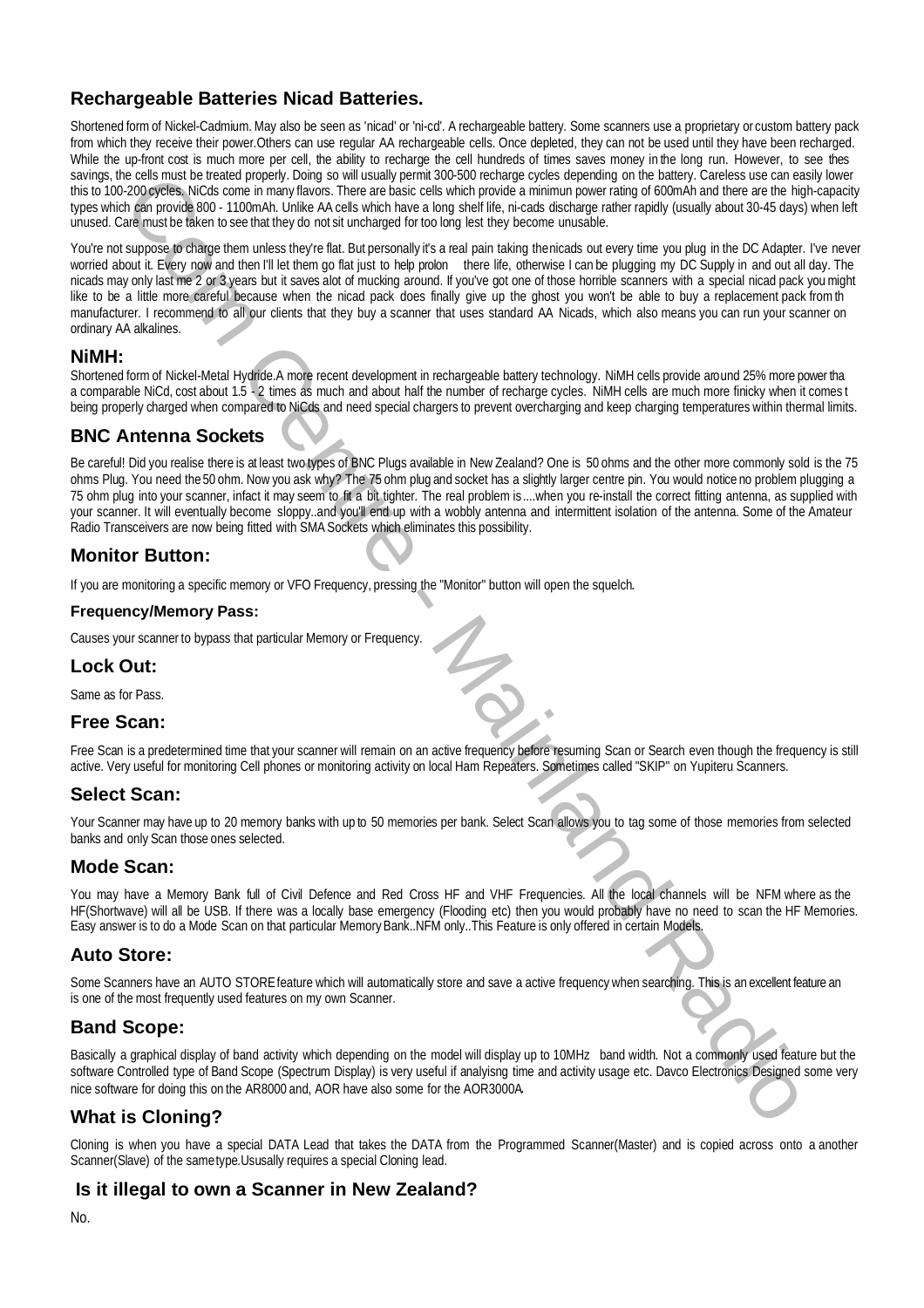Used by some amateur band repeaters and most commercial RT Services where shared resources are used, CTCSS ensures that operators only hear traffic intended for them. A CTCSS Decoder board fitted internally or externally will display this tone. There are 50 different tones, of which you will not be able to hear due to to the low frequencies at which they use and the audio characteristics of most receivers.

# **What is DTMF.**

The tones you send from your telephone are DTMF, each number being of a slight difference. "DUAL TONE MULTI FREQUENCY". There are external and internal devices available that will read this data and convert this tone to the digit it represents. AOR offer this feature in the AR5000 as standard and is an option for the AR8200.

# **Digital Recording?**

Some Scanner manufacturers offer a add-on board which provides continuous recording of your Scanner. Most will only save about 20 Seconds so you'v got to be quick. Great if you missed the address or call sign...

# **Priority Channels?**

Designates normally one memory that takes priority over any other operation.

### **What is Squelch?**

The squelch circuit in your scanner is like a gate. If the signal is too low, everything gets through ..... noise, weak signals, and strong signals. If the gate is set too high, nothing gets through... not even the strong channels. When the gate is correctly set, all signals should get through. Some experimentation is needed here. Unfortunately some scanners have a terrible squelch system and the setting varies from one mode to the other. Higher priced Scanners have a far better squelch system that offer other user adjustable features that greatly enhanc there operation. E.g. Audio Squelch, Signal Strength Squelch.etc.

# **Discriminator Output....What do they mean?**

There is a growing interest in tapping the discriminator audio out of various scanners for decoding of a variety of signals, including CTCSS, POCSAG, DTMF tones, RTTY, FAX, POCFLEX etc. Signals cannot reliably be take from TAPE or REC jacks, headphone jacks, and EXT SPEAKER jacks because of the voice-band filtering that is done between the signal source and these output jacks.Therefore, it is necessary to tap directly to the output of the discriminator chip in your scanner.It's very simple, all you will need is a suitable socket fitted to your receiver and have it wire to the Discriminator IC in your scanner...

# **What Modes and Where?**

What is CTCSS?<br>What is CTCSS?<br>What is CTCSS?<br>What is CTCSS?<br>The investigated in the state and not comment is close to the state and is considered in the state of the state of the state of the state of the state of the stat Generally speaking most Commercial Voice only type Radio Traffic is NFM (Narrow FM). There are still some old AM repeaters in the 100mHz to 108mHz Band but these should be all but gone by mid 1999. There are also a few AM Repeaters in the 150mHz to 154mHz area's.and "A" Band. The only other Band still usin AM is the Aircraft bands on VHF and UHF. Any Transmission that contains music etc will require alot more bandwidth and is all WFM(Wide FM), this normally includes most Proffessional Cordless Mics and Studio Links. If you ever take your Scanner into a live concert and listen to their cordless Mics, you'll be amazed at the difference the Sound Guys make with processing of the Artists Singing between the mics and the PA's.. After hearing a few cordless mics you'll start to wonder whether these guys can really sing at all. As for the Stum mics at a cricket match (NFM), well thats another story........but if you think those one day matches are played for real (The Best Team Wins), maybe you should leave your scanner at home! Except for 99.9% of Radio Broadcast stations below 30mHz which are all AM. Most Scanners will say FM for Wide FM and nFM for Narrow FM. Just to cofuse you little bit more there is now a mode that is(Super narrow FM or sNFM), narrower than the existing NFM, and is becoming the new standard for general voice traffic, thus allowing more channels in a band (Narrower Bandwidth! and Spacing). This is not too bigger problem, for most of us. using our existing NFM mode is fine. If your Scanner does not allow you to enter the correct frequency without rounding off (wrong spacing/step) then this will be a problem issue as more and more traffic uses these narrower bands.

The HF(Shortwave) bands have alot of Commerical, Amateur, Military, Marine, Aircraft, Amatuer etc voice ommunications. All of what is normally USB(Upper Sideband) except Amateur Radio Operators who generally use LSB(Lower Sideband) below 10mHz. I say only generally ...... if you are unabl to resolve a Sideband station on USB then try LSB.

There are lots of other noises on HF that are Weather Fax, Packet and other digital modes that require a computer and addition software to decode. There's plenty of Shareware on the Net that works with your soundcard for decoding some of this data plus there are a few dedicated devices for decodin these noises. If you intend trying it I strongly suggest you start off with something easy lik CW(Morse Code). Theres still plenty of it on HF.

Theres quite alot of Data noises etc on the VHF and UHF Bands. Theres a few software packages around for this and likewise there some stand alone units that a pretty amazing. E.g Pocsa and Pocflex (Pocket Paging). Some Scanners are now capable of decodin Analoge Scrambling as used on alot of the latest Uniden Cordless Phone an DTMF and CTCSS.

# **What are Birdies?**

Birdies are internally generated frequencies that cause the scanner to stop during search or scan. A good Scanner should not have too many, if your scanner offers the Frequency Pass facility then this is seldom a problem. Known Birdies are sometimes published in the user manual.

# **My Scanner keeps stopping just noise:**

Chances are is it is a locally generated noise from your computer or some other electronic device. RFI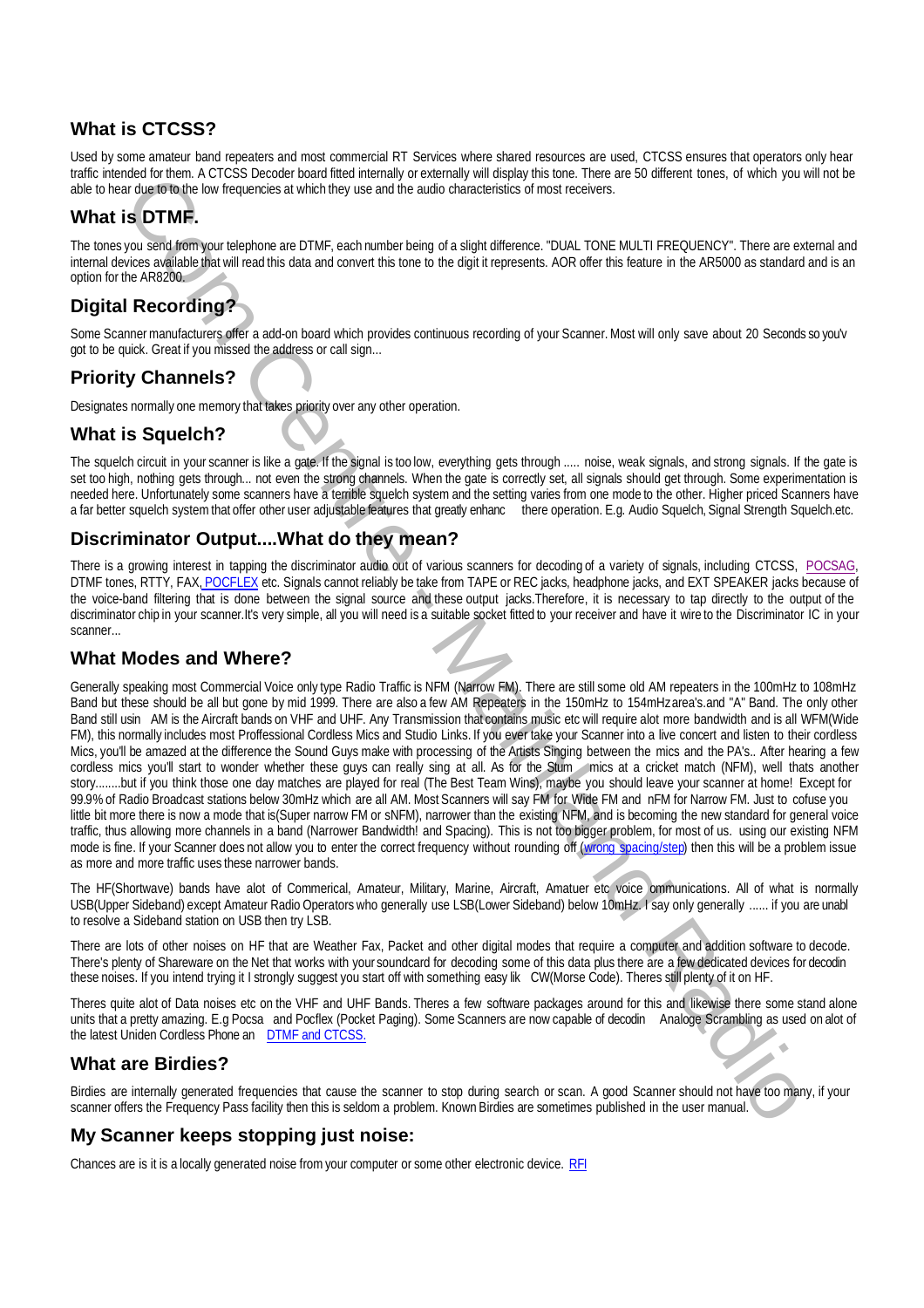No it is not illegal listen to anything in New Zealand, but acting on the information, which could be just recording it on cassette tape is illegal. Th Regulations are interpreted by Scanner listeners usually in a way that suits what them best with no consideration of any regulations or at least pretend not to understand them!.My advice is only share frequencies to those you know and keep the rest to yourself.

# **Are Scanners Cellular blocked?**

If you thought importing a Scanner form USA or Australia would save you a few dollars, well yes it may of, but it is probably Cellular Blocked. So far we have not had this requirement enforced upon us. To keep the general public and the service providers from getting to hysterical about you and I listening to their frequencies, keep what you do hear to yourself. What they don't know won't hurt them.....

# **Decoding Pocket Pagers - ?**

If you thought monitoring all those Pocket pagers out there is difficult, then think again. It's one of the easiest DATA modes to **Decode**. The Software is free and we can sell you the interface that goes between your computer and your receiver. An additional socket needs to be fitted to your receiver, which is wired internally to a special IC (Discriminator) already in your receiver. Simple as that. The Interface is powered from your existing 12V DC Scanner power pack.

# **The Discone Antenna:**

Type of outdoor antenna with omni-directional reception. Usually two to three feet in height and designed for outdoor mounting. Designed to cover a a wide range of frequencies; typically 25 - 1300MHz. Consisting of a cental hub from which 8 - 10 radial elements project downward at an angle, as well as 8 - 10 short elements radiating horizontally. Som discones have a long element mounted on top of the central hub for better reception in the lower VHF band. The Diamond D130 Discone is also used by Amateur Radio Operaters on 50Mhz, 220Mhz, 144Mhz, 440Mhz and 1296Mhz. and made of high quality stainless steel. The Gain of the Discone is similar to a standard 1/2 Wave Antenna used for Single Frequency operation. The greatest advantage is the huge frequency coverage and low radiation pattern.

# **So Where do I start?**

If you haven't owned a scanner before be very careful....just because the carton has a picture of a fire engine on it does not mean it will receive your local

Is it illegal to listen to Gell Phones? The intention of the state is in the state in the state is the state in the state is the state in the state intention of the state is the state in the state in the state is the state fire service. No Scanner manufacturer is thinking about th New Zealand Band Plans when designing a new scanner. If you are limited to funds and/or are only interested in Aircraft or perhaps you are a Train Buff and just want to monitor the Railway network you should be able to pick up somethin reasonably cheap. However if you want to be able to monitor whatever is there to receive you'll need a Scanner with Full VHF to UHF Coverage and perhaps HF(Shortwave) as well. We strongly suggest you visit your local Scanner supplier and have him demonstrate the Scanner you are considering and confirm with the Dealer that the scanner you are buying will do what to wanted it to and if you're local there's no apparent reason why they can't preprogram some channels for you and provide a list of locally used frequencies. We hear many horror stories about salesman not having a clue about scanners and taking your money for something that will only depress you and have you wishing you'd never got into the hobby. Especially when you go back to him 2 weeks later for some advice and be told "I've never actually used that one". Just what you wanted to hear hey!

You can contact us to discuss a Scanner that will suite your needs, or speak to someone you can trust that already owns a Scanner .....and will **gaurantee** that the Scanner you are about to buy will receive exactly what "YOU" want t hear..eg. Railways, Police, Fire, Ambulance, Aircraft, Cordless Phones, Military, Shortwave Broadcast, Civil Defence, Red Cross, Amateur Radio, Companies, Security, Shopping Centre's, Flying Doctor Services, Pagin Services, FM Broadcasts, Stage Mics, Cricket Stump Mics, Broadcast Studio Links, Television Audio, Camera Crews, Mountain Radio, Conservation Dept, Search and Rescue, Surf Clubs, Electricity Suppliers, disriminator output for Pager decoding, etc.

# **What NOT to Buy!**

1. If it uses a sealed type battery pack then I don't recommend you buy it, not even a new one.... I can almost guarantee that you won't be able to buy a new battery pack should you need one in the future .. You should look out for one that uses standard AA Nicads. Reason one is that they are easily obtained, secondly nicads don't last anywhere near as long as a normal AA Alkaline Dry Cell Battery.You can buy AA Penlites from any local Dairy and Service Station and Toy Sho ....Nothing worse than being on a Train Enthusiast trip and your nicads crap out...I've seen it happen to those with special nicad packs....nothing they can do. First thing those Scanner owners do when they get home is try to sell it to some other sucker..(Don't be one yourself).

2. If you can't change mode (AM,FM,Nfm,USB,LSB etc) and change steps on any band, the scanner may not be suitable for use in New Zealand. Communication Receivers etc Scanners prices range from \$200.00 to \$4500.00. You get usually what you pay for ......and if you don't, just return it to the dealer within 7 days and demand a refund.

3. If you're buyin secondhand,always ask why is the Scanner being sold? And if there's no manual....can the seller prove they actually own it! Without a manual it's not worth purchasin ...

4. The Dealer or Private seller should be capable of demonstrating the Scanner and be prepared to offer you any assistance in the future. In fact it's quite normal for our customers to get a brief run through of a particular scanner prior to purchasing, but after taking it home and reading their operating manual, they find the need to come back and get more indepth assistance in setting up their new scanner.

### **Is my Trusty old Scanner now useless?**